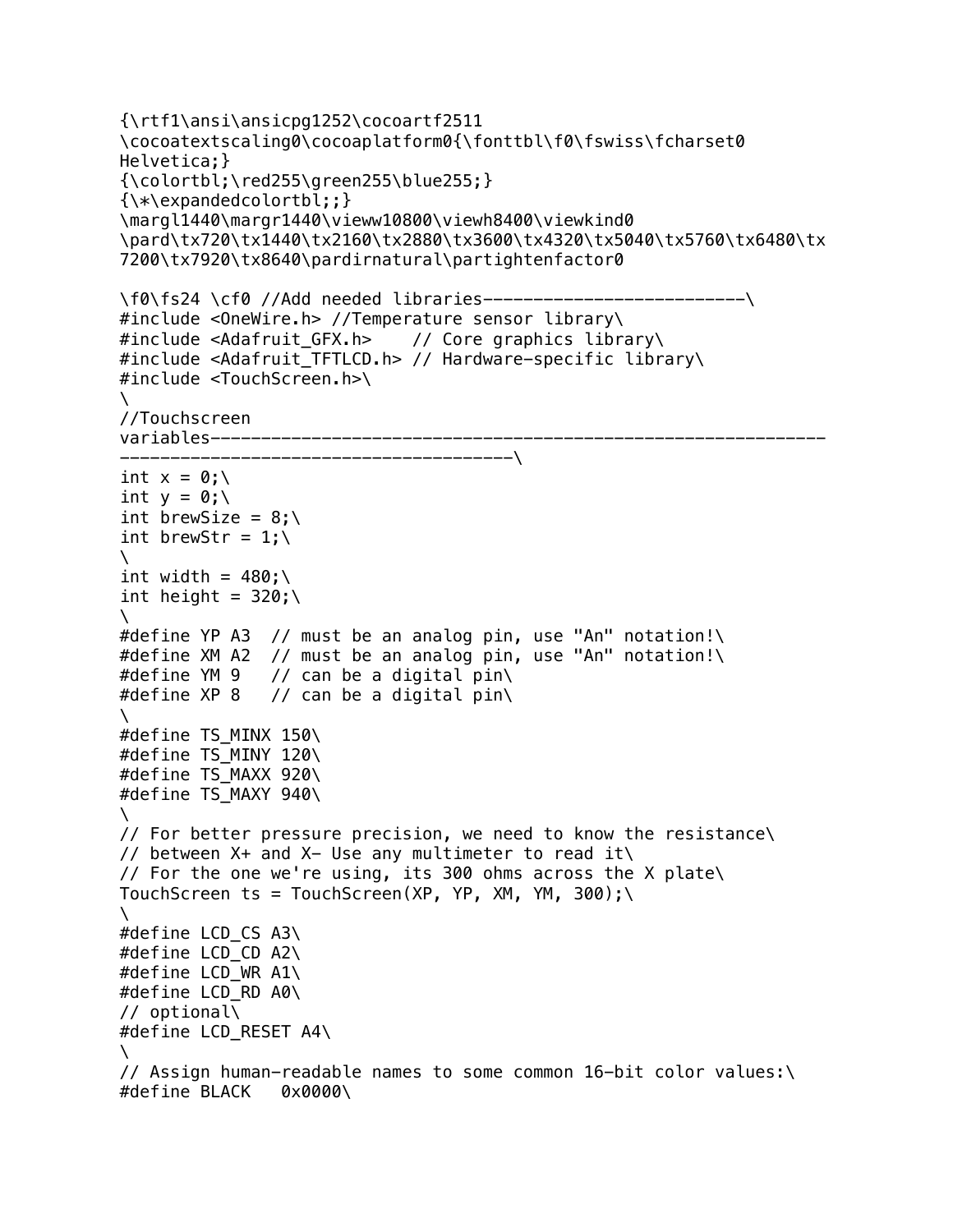```
#define BLUE 0x001F\
#define RED 0xF800\
#define GREEN 0x07E0\
#define CYAN 0x07FF\
#define MAGENTA 0xF81F\
#define YELLOW 0xFFE0\
#define WHITE 0xFFFF\
#define BROWN 0XB304\
\
\setminusAdafruit_TFTLCD tft(LCD_CS, LCD_CD, LCD_WR, LCD_RD, LCD_RESET);\
\lambda#define BOXSIZE 40\
#define PENRADIUS 3\
\setminus//other variables\
#define MINPRESSURE 10\
#define MAXPRESSURE 1000\
\
#if defined(__SAM3X8E__)\
#undef FlashStringHelper::F(string literal)\
#define F(string_literal) string_literal\
#endif\
\setminus//User preference 
variables----------------------
---------------------------------\
int desiredTemp = 95;
int pressStrength = 1; \int serving Size = 8;
int pressTime = 1;
int firstTime = 1;
int Selection = 1, incomingByte; \
\lambda\lambda// State 
variables-------------------------------------------------------------
-------------------------------------------\
char machineState = 'S':\ \int waterTemp = 0; //Water temperature in celsius\
int setupDone = 0; //should either be 1(yes) or 0 (no), initially set
to off\
\setminus\lambda//Heater & temperature sensor 
variables-------------------------------------------------------------
----------------------\
int heater = 11; //heater pinOut\
int tempSensor = 7; //tempSensor pinOut\
OneWire ds(tempSensor);\
```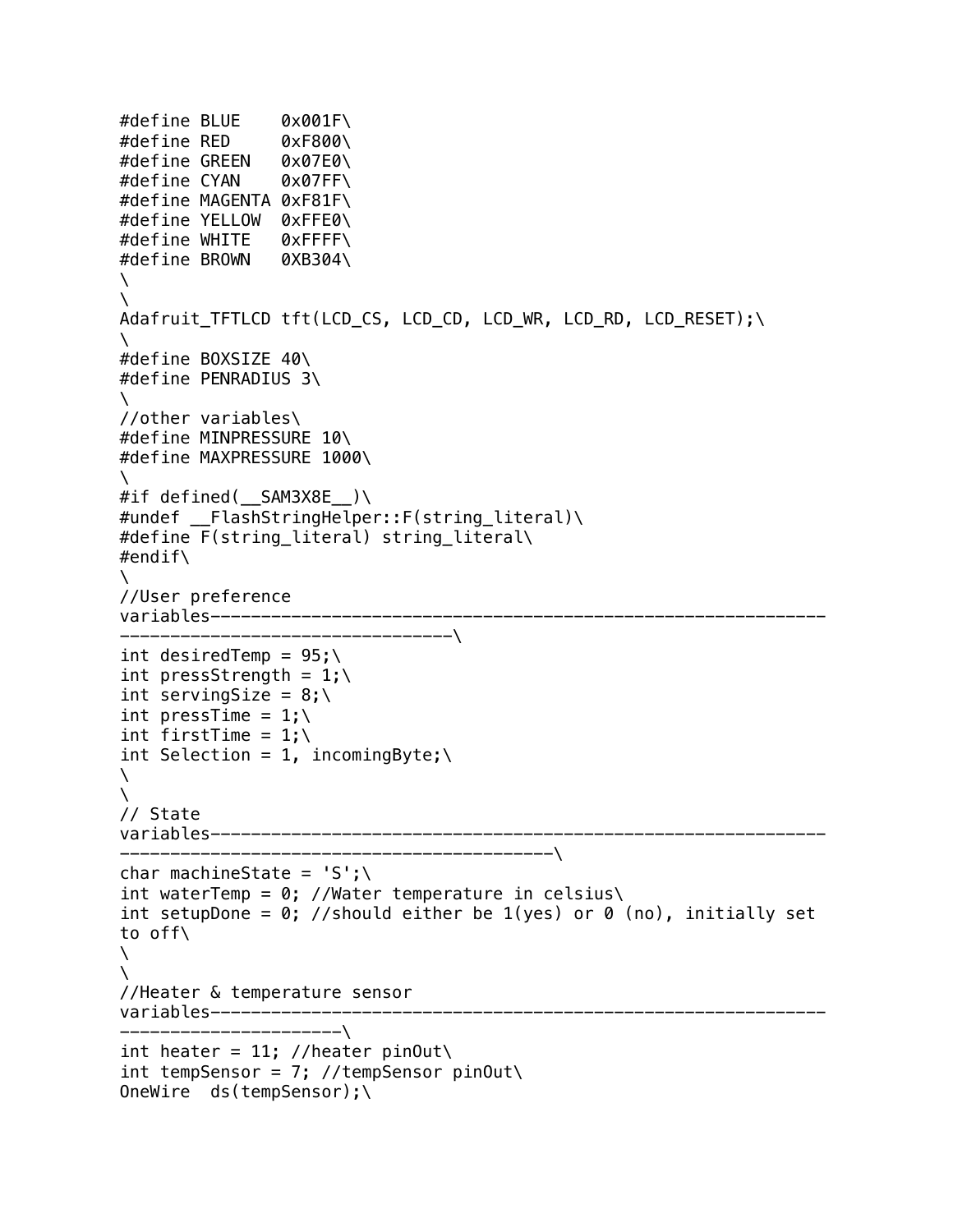```
\setminus//Press 
variables-------------------------------------------------------------
--------------------------------------------\
int pressPull = 9; //linear actuator pulse pinOut\
int pressDir = 8; //linear actuator direction pinOut\
\setminus//Pump 
variables-------------------------------------------------------------
----------------------------------------------\
int pump = 13; //water pump pinOut\
int dispenseTime = 0;\lambdaint pumpVal = 0; \backslash\lambda//Grounds dispenser 
variables-------------------------------------------------------------
---------------------------------\
int dispensor = 12; //dispensor pinOut\
int vibrator = 10; //vibrator pinOut\
int numOfSteps = 10:\\lambda\lambda\
void setup(void) \setminus \{\setminus\}Serial.begin(9600);\
\setminus\mathcal{N}\setminus// //initialize\
// tft.reset() :
\frac{1}{\sqrt{2}}// uint16_t identifier = tft.readID();\
\frac{1}{\sqrt{2}}// if (identifier == 0 \times 9325)
\frac{1}{\sqrt{2}}// Serial.println(F("Found ILI9325 LCD driver"));\
\frac{1}{\sqrt{2}}// else if (identifier == 0 \times 9328)
\frac{1}{\sqrt{2}}// Serial.println(F("Found ILI9328 LCD driver"));\
\frac{1}{\sqrt{2}}// else if (identifier == 0x7575)
\frac{1}{\sqrt{2}}// Serial.println(F("Found HX8347G LCD driver"));\
\frac{1}{\sqrt{2}}// else if (identifier == 0 \times 9341)
\frac{1}{\sqrt{2}}// Serial.println(F("Found ILI9341 LCD driver"));\
\frac{1}{\sqrt{2}}// else if (identifier == 0 \times 8357)
```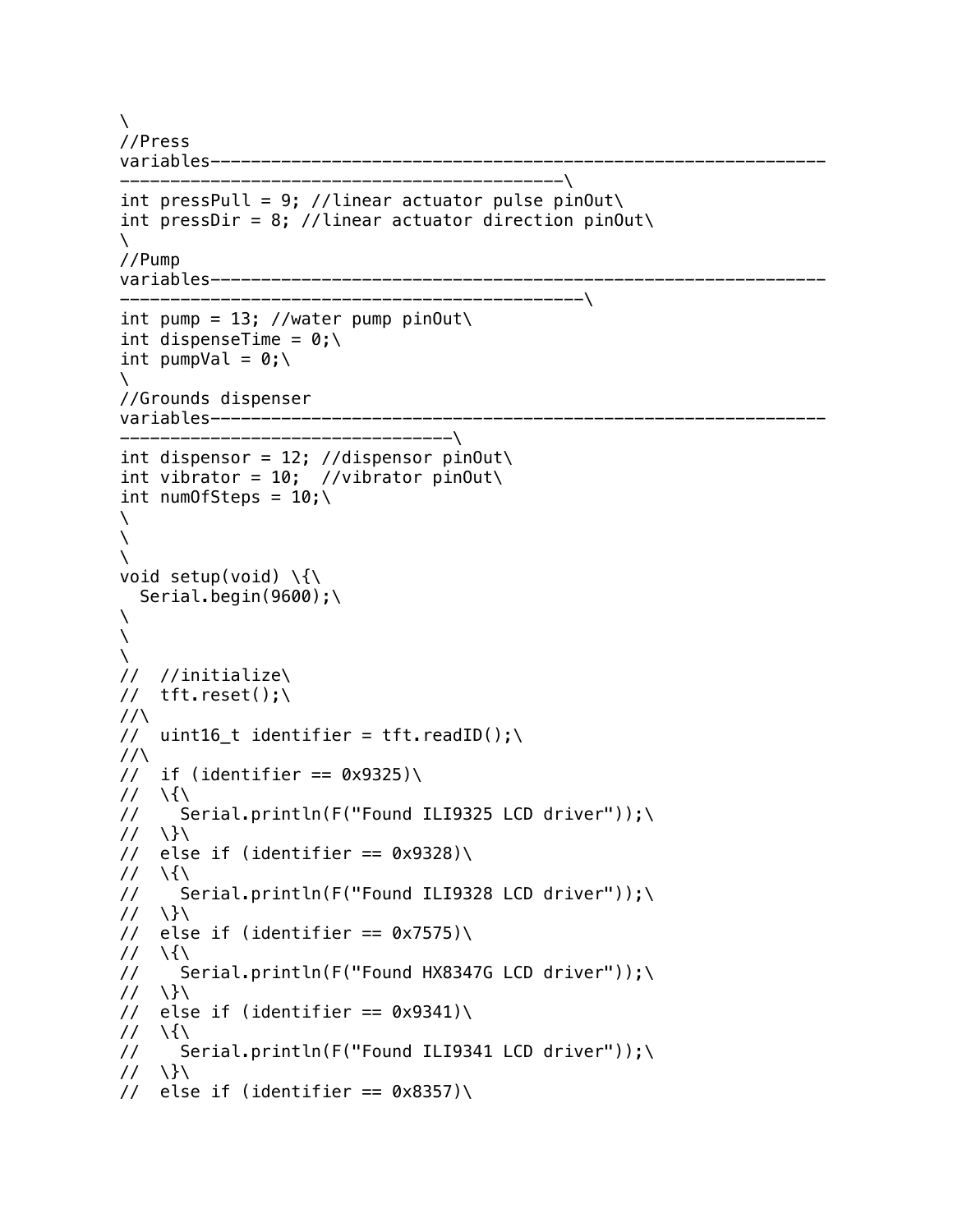```
\frac{1}{\sqrt{2}}// Serial.println(F("Found HX8357D LCD driver"));\
\frac{1}{\sqrt{2}}// else\
\frac{1}{\sqrt{2}}// Serial.print(F("Unknown LCD driver chip: "));\
// Serial.println(identifier, HEX);\
// Serial.println(F("If using the Adafruit 2.8\\" TFT Arduino 
shield, the line:"));\
// Serial.println(F(" #define USE_ADAFRUIT_SHIELD_PINOUT"));\
// Serial.println(F("should appear in the library header 
(Adafruit\_TFT.h)."));\
// Serial.println(F("If using the breakout board, it should NOT be 
#defined!"));\
// Serial.println(F("Also if using the breakout, double-check that 
all wiring"));\
// Serial.println(F("matches the tutorial."));\
\frac{1}{2} return;
// \}\
\frac{1}{\sqrt{2}}// tft.begin(identifier);\
// tft.setRotation(1);\
// tft.fillScreen(BLUE);\
   //drawScreen();\
   //tft.stroke(WHITE);\
\lambda\lambda //tft.fillRect(20, 20,200 ,80, BROWN);\
\lambda int firstTime=1;\
  int Selection = 1;\lambda\lambdaint l1height = 50;
   //Set pins\
   pinMode(heater, OUTPUT);\
  pinMode(pump, OUTPUT);\
   pinMode(dispensor, OUTPUT);\
   pinMode(vibrator, OUTPUT);\
   pinMode(pressPull, OUTPUT);\
   pinMode(pressDir, OUTPUT);\
  pinMode(13, OUTPUT);
\
\lambda\
// End of setup\
// Beginning of main loop\
//
**********************************************************************
**********************************************************************
************************************************\
```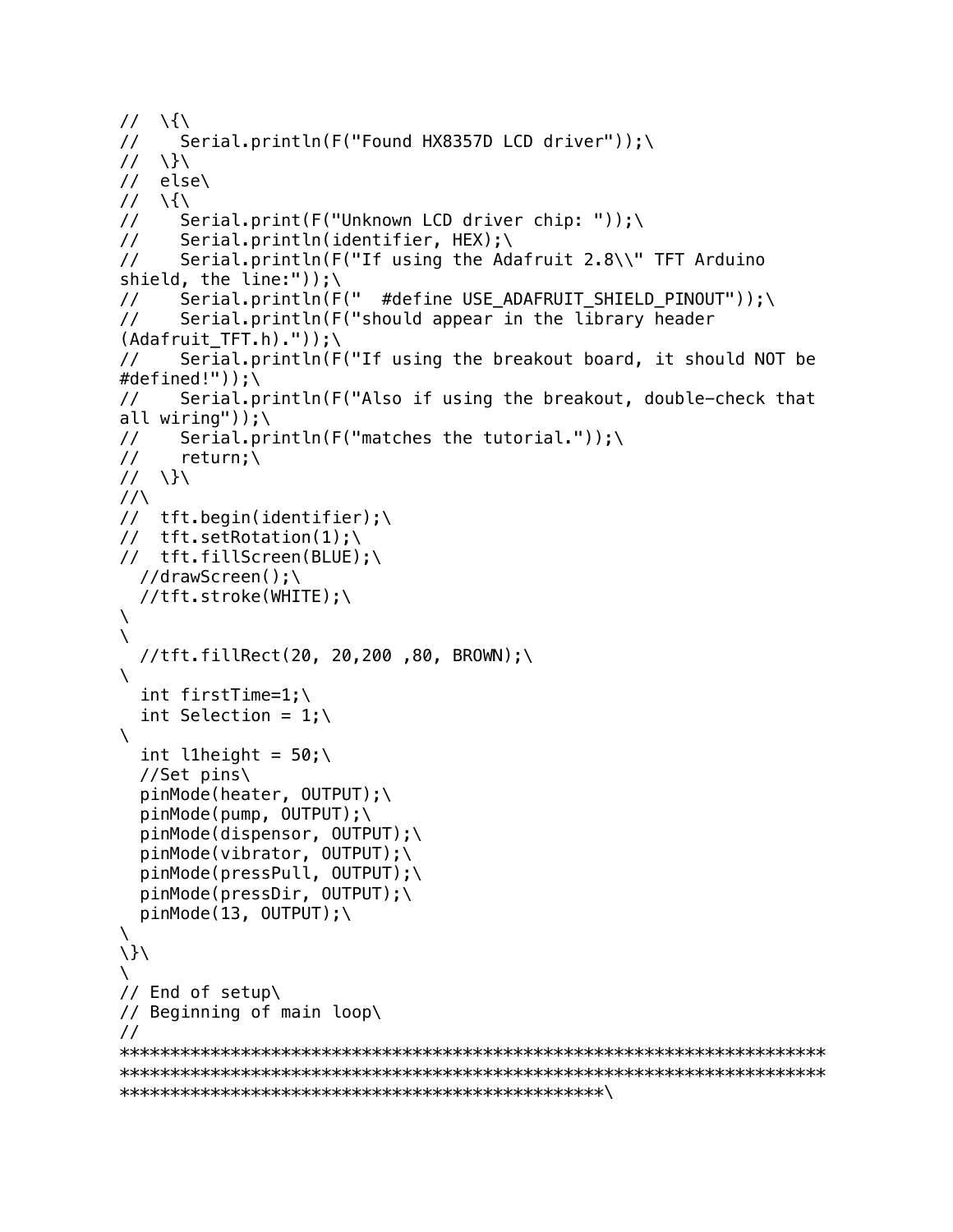```
//
**********************************************************************
**********************************************************************
************************************************\
//
**********************************************************************
**********************************************************************
************************************************\
//
**********************************************************************
**********************************************************************
************************************************\
void loop(void) \setminus \{\setminus\} // System decides what to do based on state variable. State variable 
is initialized to "User Setup"\
\setminus //updates Display based on state variables\
   //Serial.println(machineState);\
   brewState:\
\lambda //User 
Stetup----------------------------------------------------------------
 ----------------\
  if (machineState == 'S') \{\
     //Serial.print(firstTime);\
    if (firstTime == 1))
    \lambdafirstTime = 0:\`if (Selection == 1))
       \{ \
        Serial.print("Type in a Brew Size (8, 16, 24 oz.): ");\
      \setminus\lambdaelse if (Selection ==2))
      \langle \rangle Serial.print("Type in a Brew Strength (1-mild, 2-regular, 3-
strong): ");\
      \setminus\lambdaelse if (Selection == 3))
      \setminus Serial.print("Type in a Press Time in seconds(1-15s, 2-30s, 
3-45s: ");\
      \setminus}
    \setminus}
    if (Serial.available() > 0) \
    \setminus // read the incoming byte:\
      incomingByte = Serial.readString() .toInt() ; \\setminus
```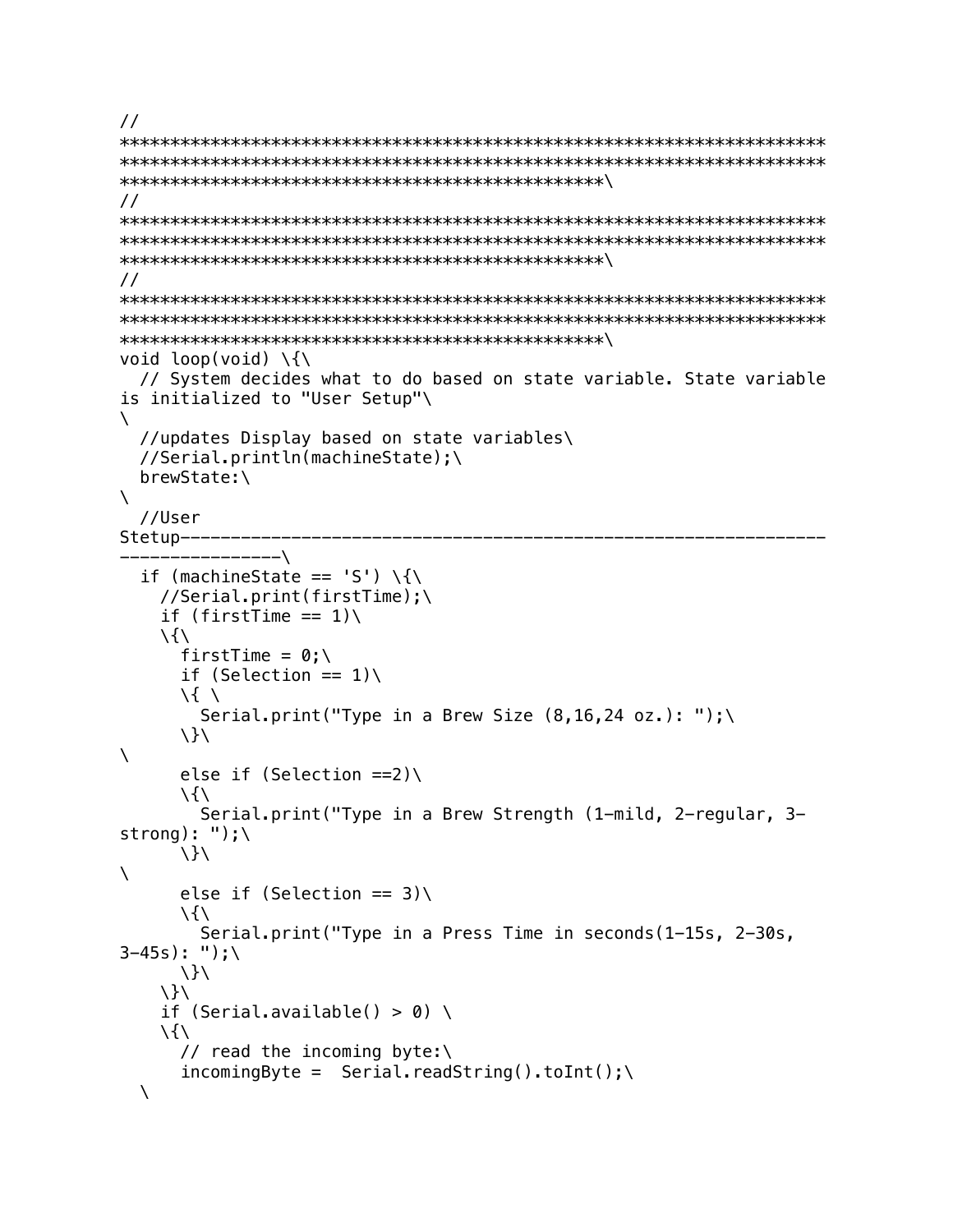```
if (Selection == 1))
      \langle \rangleservingSize = (int) incomingByte; \n\servingSize = max(8, servingSize);servingSize = min(24, servingSize);
         Selection = 2; \ firstTime=1;\
          Serial.println(incomingByte);\
         \setminus\setminus\lambdaelse if (Selection == 2))
      \langle \ranglepresStrength = (int) incomingByte; \presStrength = max(1, pressStrength); \presStrength = min(3, pressStrength);Selection = 3; \firstTime=1;\
          Serial.println(incomingByte);\
      \setminus}
      else if (Selection == 3))
      \lambdapresTime = (int) incomingByte; \npresTime = max(1, pressTime); \n\presTime = min(3, pressTime); \n\machineState = 'H';\dot{\wedge} Serial.println(incomingByte);\
      \setminus}
    \setminus}
    //TSPoint p = ts.getPoint();
     //digitalWrite(13, LOW);\
     //pinMode(XM, OUTPUT);\
     //pinMode(YP, OUTPUT);\
     \lambda //Serial.println(F("Test!"));\
\setminus// if (p.z > MINPRESSURE &amp; p.z < MAXPRESSURE)\frac{1}{\sqrt{2}}// p.x = map(p.x, TS_MINK, TS_MAXX, 0, tft.height());
// p.y = map(p.y, TS_MINY, TS_MAXY, 0, tft.width());\
\frac{1}{\sqrt{2}}// double tempPy = map(p.x, 0, 320, 320, 0);
// double tempPx = map(p.y, 0, 480, 0, 480);
\frac{1}{\sqrt{2}}// p.x = tempPx; \// p.y = tempPy; \lambda\frac{1}{\sqrt{2}}\frac{1}{2} //Serial.print("Px: ");
\frac{1}{2} //Serial.println(p.x);
\frac{1}{\sqrt{2}}
```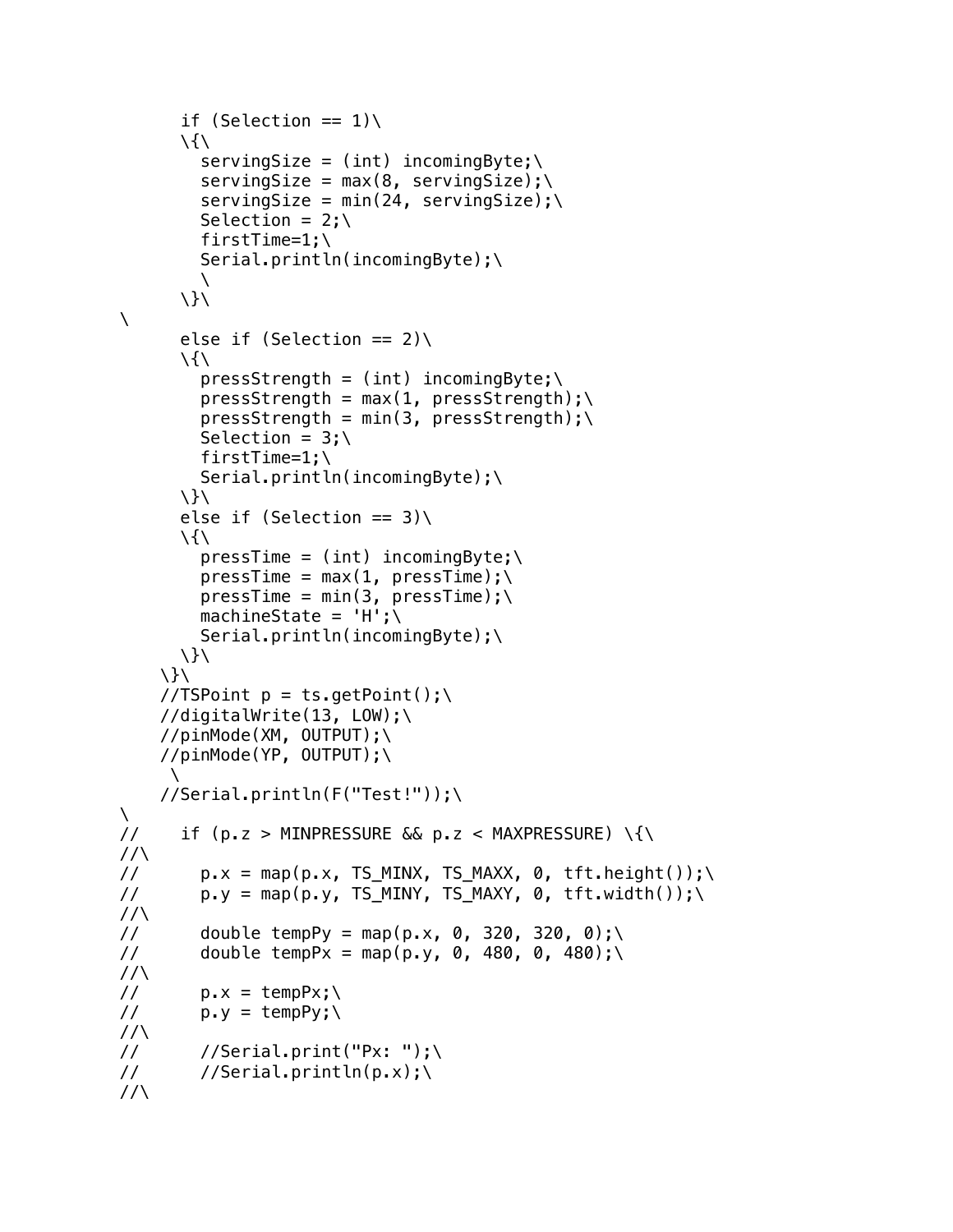```
\frac{1}{2} // Serial.print("Py: ");
\frac{1}{2} //Serial.println(p.y);
\frac{1}{\sqrt{2}}// double px = p.x; \// double py = p.y; \// //drawScreen();\
// //checkButtonPressed(px, py);\
// //tft.fillRect(0, BOXSIZE, tft.width(), tft.height()-BOXSIZE, 
BLACK);\
// //tft.fillScreen(BLACK);\
\frac{1}{\sqrt{2}}\frac{1}{2} \} \
   \}\
\sum_{i=1}^n //Heat 
Water-----------------------------------------------------------------
------------------\
  else if (machineState == 'H')
  \langle \rangle //updateDisplay('H');\
    heatWater();\
\lambda //State change determined inside heatWater() function unlike other 
functions\
  \setminus}
\lambda //Move Grounds & 
Water-----------------------------------------------------------------
----------\
  else if (machineState == '(G')\\setminus updateDisplay('G');\
    dispenseGroundsandWater();\
    machineState = 'P';\ //tft.fillScreen(WHITE);\
  \setminus}
\setminus\lambda //Press 
                     coffee----------------------------------------------------------------
 --------------------\
  else if (machineState == 'P')
  \langle \rangle //updateDisplay('P');\
     pressCoffee();\
    machineState = 'C':\setminus //tft.fillScreen(WHITE);\
   \}\
   // Coffee is 
done!-----------------------------------------------------------------
```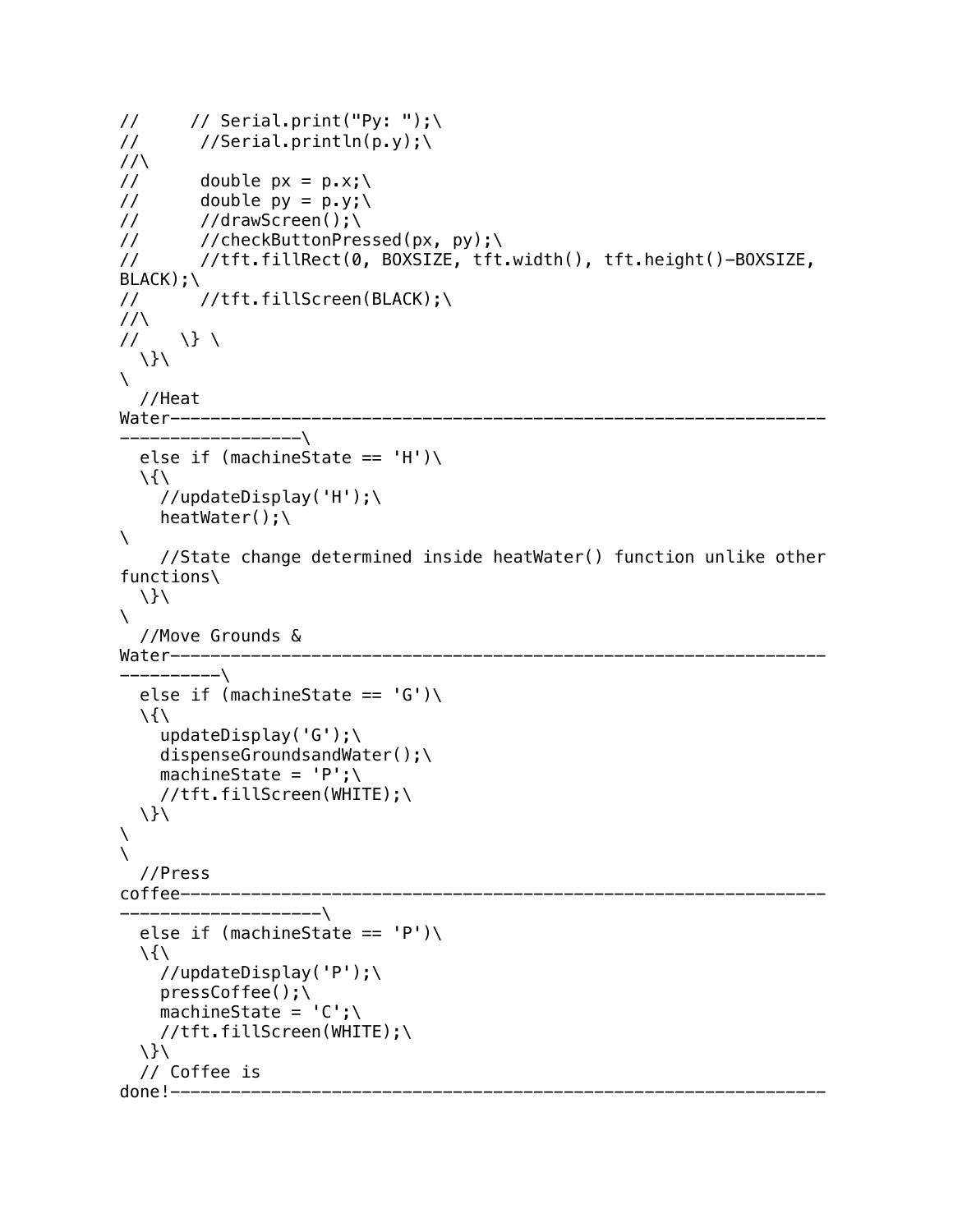```
----------------\
  else if (machineState == (C')\\langle \rangle updateDisplay('C');\
    TSPoint p = ts.getPoint();
     digitalWrite(13, LOW);\
     pinMode(XM, OUTPUT);\
     pinMode(YP, OUTPUT);\
\lambdaif (p.z > MINPRESSURE \& p.z < MAXPRESSURE) \{\
\lambdap.x = map(p.x, TS_MINK, TS_MAXX, 0, tft.height());
      p.y = map(p.y, TS_MINY, TS_MAXY, 0, tft.width());
\lambdadouble tempPy = map(p.x, 0, 320, 320, 0);\
       double tempPx = map(p.y, 0, 480, 0, 480);\
\lambdap.x = tempPx; \p.y = tempPy; \\lambda Serial.print("Px: ");\
      Serial.println(p.x);
\lambda Serial.print("Py: ");\
       Serial.println(p.y); \\lambdadouble px = p.x;\lambdadouble py = p \cdot y;
       checkOk(px, py); \ //tft.fillRect(0, BOXSIZE, tft.width(), tft.height()-BOXSIZE, 
BLACK); \
       //tft.fillScreen(BLACK);\
\sim \sim \sim//machineState = 'H';\\lambda \}\
   \lambda\lambda \}\
\
   //Device is set to 
off----------
------------\
  else if (machineState == '0')
  \setminus //...\
   \}\
\lambda\}\
// End of main loop\
```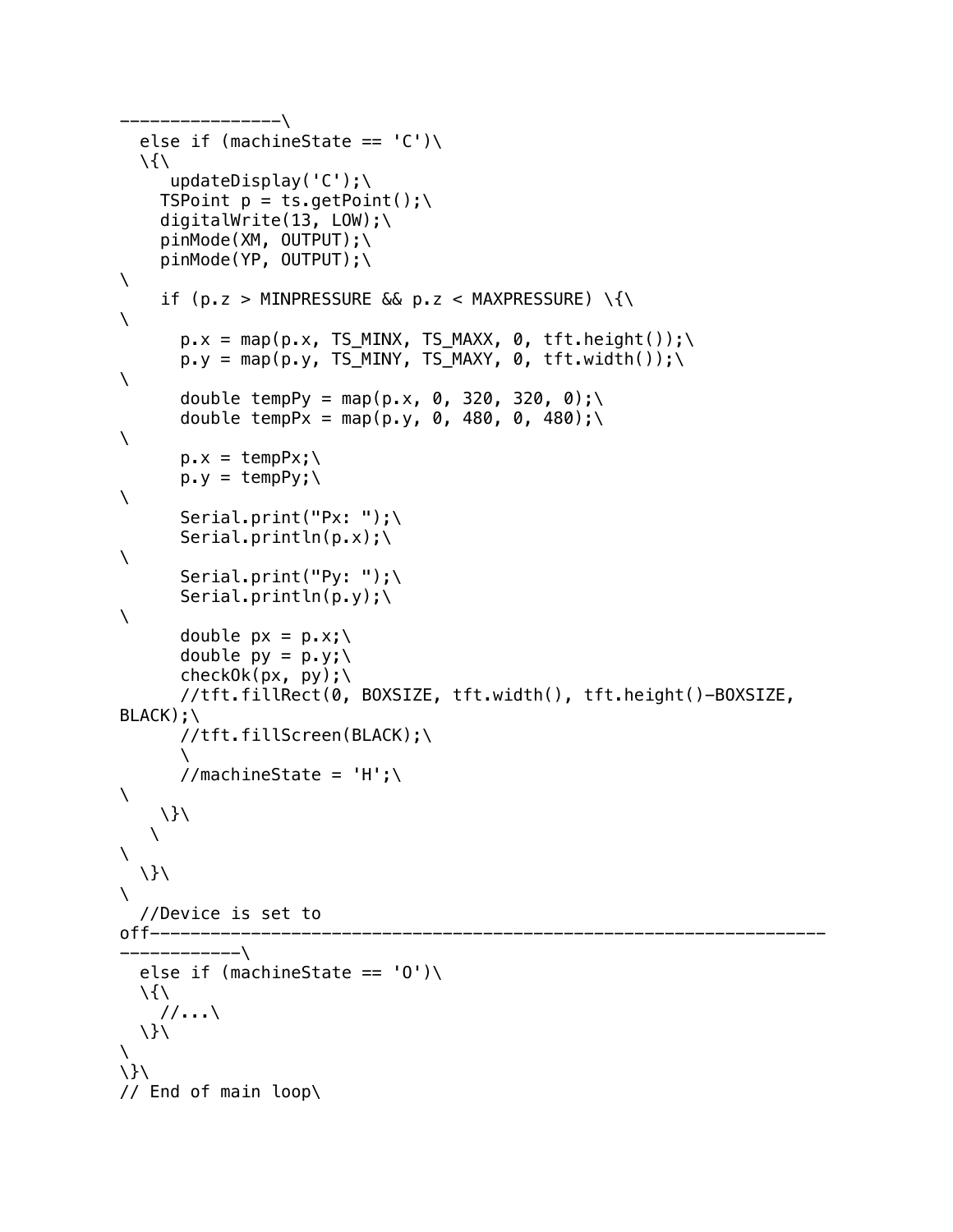```
\frac{1}{2}\frac{1}{2}\frac{1}{2}\frac{1}{2}X
//LCD User Display
Functions---------
                               –\
V
void updateDisplay(char displayText)\
\frac{1}{2}tft.setTextColor(BLACK);\
 tft.setTextSize(4):tft.setCursor(60, 50);\
 if (displayText == 'H')\tft.print("Status: Heating"):\
 else if (displayText == 'G')\tft.print("Status: Preparing");\
 else if (displayText == 'P')\tft.print("Status: Pressing");\
 else if (displayText == 'P') \{\
  tft.print("Status: Complete");\
  tft.setTextColor(WHITE);\
  tft.fillRect(140, 240, 200, 50, BROWN);\
  tft.setTextSize(4);tft.setCursor(218, 250);\
 tft.print(''0K'');\\setminus\setminusN
N
//User Setup
                           --------- - -Functions-------
X
N
void drawScreen() \{\
N
 drawBrewSize():
 drawBrewStrength();
```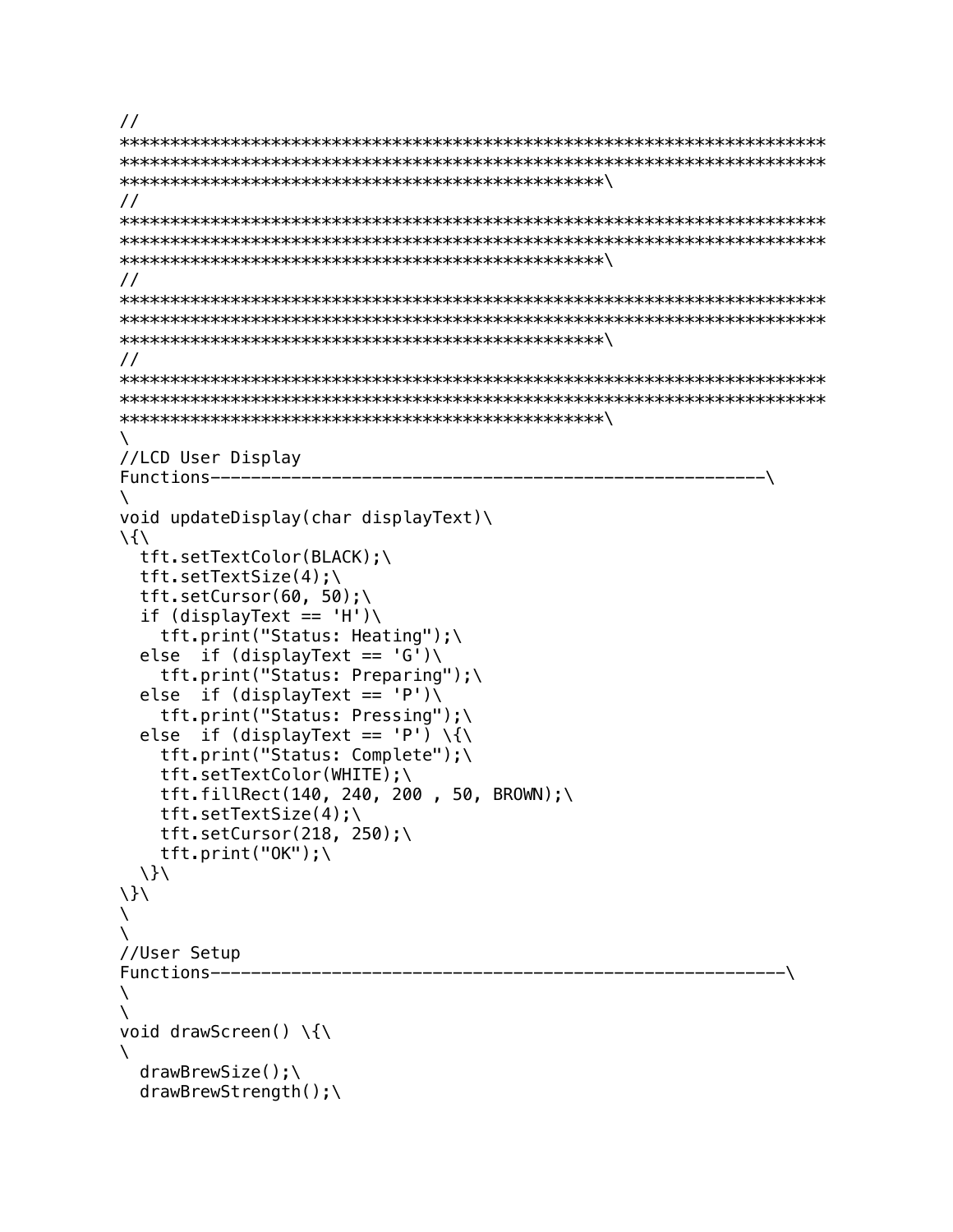```
 drawPressTime();\
   drawStart();\
\setminus\
\setminus}
\lambdavoid drawStart() \setminus \{\setminus\} tft.setTextColor(WHITE);\
   tft.fillRect(140, 240, 200 , 50, BROWN);\
   tft.setTextSize(4);\
  tft.setCursor(182, 250);\
   tft.print("Start");\
\}\
void drawPressTime() \setminus \{\setminus\}int l1height = 50;
  int l3increment = 120;
   tft.setTextColor(BLACK);\
   tft.setTextSize(3);\
   tft.setCursor(30, l1height + l3increment);\
   tft.print("Press Time:");\
\lambda //Left Arrow\
   tft.setTextColor(WHITE);\
  tft.fillRect(220, 40 + l3increment, 50, 50, BROWN);\
   tft.setTextSize(4);\
   tft.setCursor(230, l1height + l3increment);\
  tft.print("\langle");\
\lambda // Brew Size\
  tft.fillRect(270, 40 + l3increment, 100, 50, WHITE);\
   tft.setTextColor(BLACK);\
   tft.setCursor(280, l1height + l3increment);\
   tft.setTextSize(3);\
   tft.print(pressTime);\
  tft.print(" s ");\
\lambda //Right Arrow\
   tft.setTextColor(WHITE);\
  tft.fillRect(370, 40 + l3increment, 50, 50, BROWN);\
   tft.setTextSize(4);\
   tft.setCursor(385, l1height + l3increment);\
  tft.print(">");\
\setminus\lambda\setminus\
void drawBrewStrength() \{\
  int l1height = 50;
  int l2increment = 60;
   tft.setTextColor(BLACK);\
```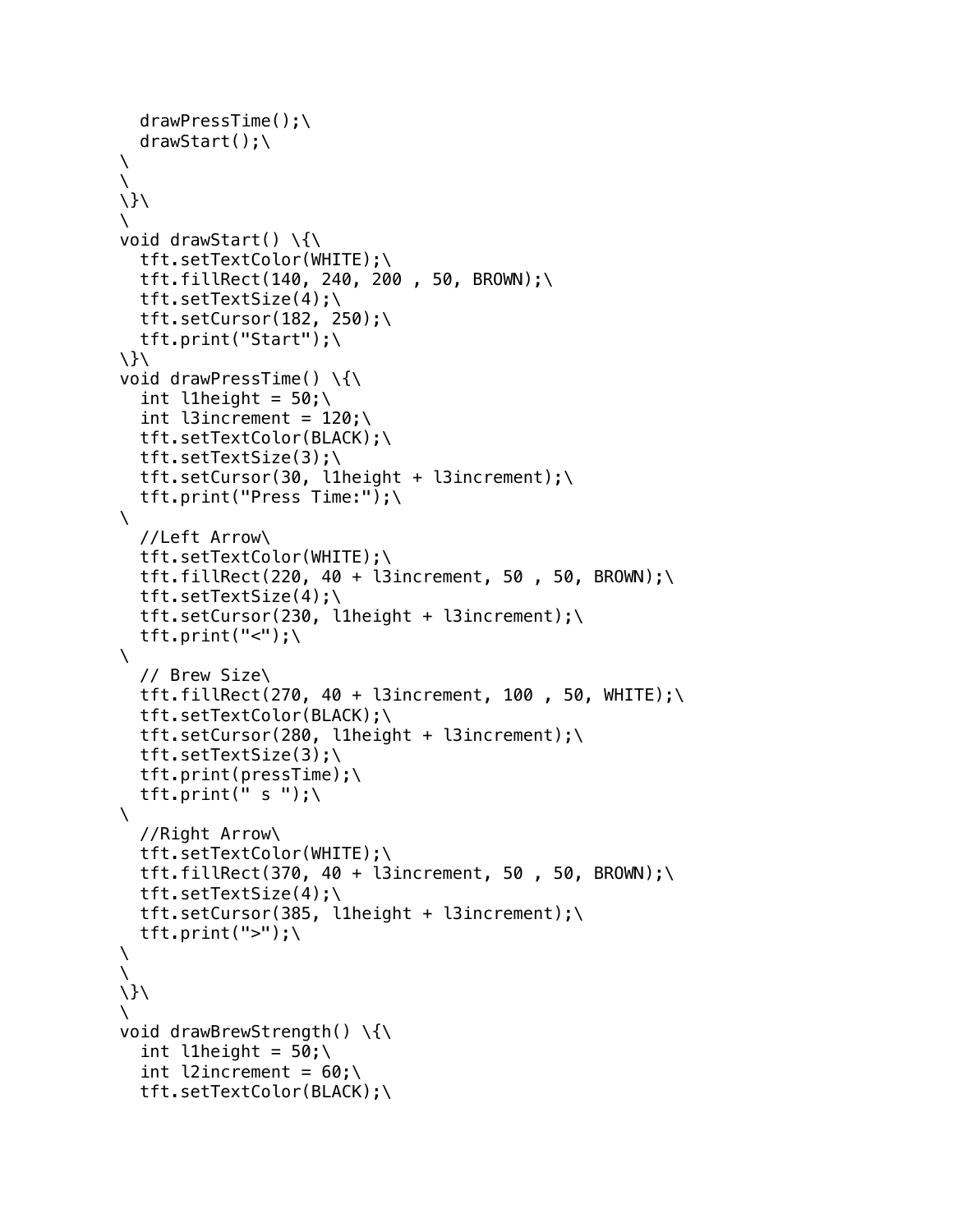```
 tft.setTextSize(3);\
   tft.setCursor(30, l1height + l2increment);\
   tft.print("Strength:");\
\lambda //Left Arrow\
   tft.setTextColor(WHITE);\
  tft.fillRect(220, 40 + l2increment, 50, 50, BROWN);\
   tft.setTextSize(4);\
   tft.setCursor(230, l1height + l2increment);\
  tft.print("\langle"\rangle;\
\mathcal{L} // Brew Size\
  tft.fillRect(270, 40 + l2increment, 100, 50, WHITE);\
   tft.setTextColor(BLACK);\
   tft.setCursor(280, l1height + l2increment);\
   tft.setTextSize(3);\
  if (brewStr == 1))
     tft.print("Mild");\
  else if (brewStr == 2))
    tft.print("Reg");\
  else if (brewStr == 3))
     tft.print("Str");\
\setminus\lambda //Right Arrow\
   tft.setTextColor(WHITE);\
  tft.fillRect(370, 40 + l2increment, 50, 50, BROWN);\
   tft.setTextSize(4);\
   tft.setCursor(385, l1height + l2increment);\
  tft.print(">");\
\
\lambda\}\
void drawBrewSize() \{\
   //tft.fillScreen(WHITE);\
  int l1height = 50;
   tft.setTextColor(BLACK);\
   tft.setRotation(1);\
   tft.setTextSize(3);\
   tft.setCursor(30, l1height);\
   tft.print("Brew Size:");\
\lambda\lambda //Left Arrow\
   tft.setTextColor(WHITE);\
   tft.fillRect(220, 40, 50 , 50, BROWN);\
   tft.setTextSize(4);\
   tft.setCursor(230, l1height);\
  tft.print("\langle"\rangle;
\setminus
```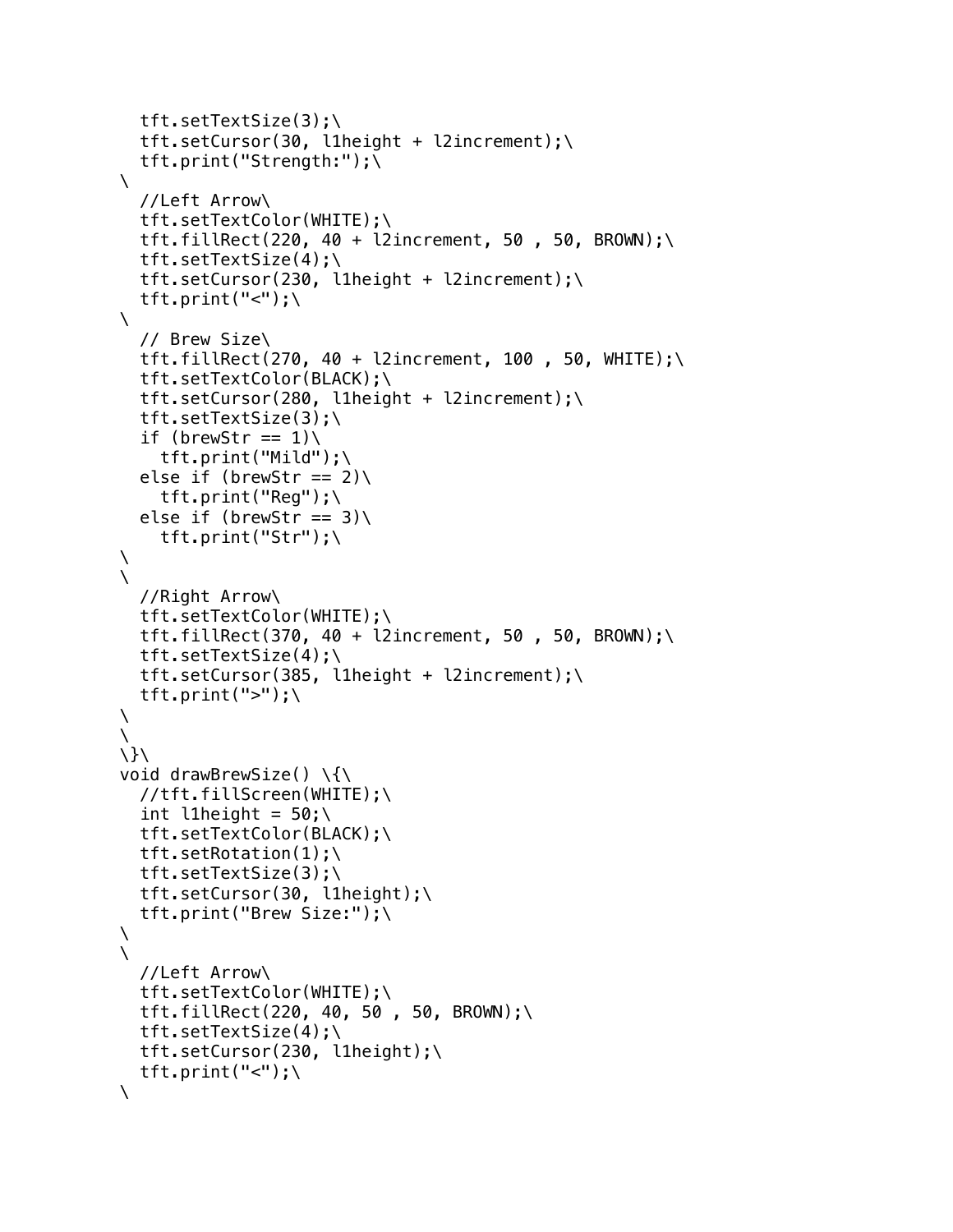```
 // Brew Size\
  tft.fillRect(270, 40, 100, 50, WHITE);\
   tft.setTextColor(BLACK);\
   tft.setCursor(280, l1height);\
   tft.setTextSize(3);\
   tft.print(brewSize);\
   tft.print("oz.");\
\setminus\lambda //Right Arrow\
   tft.setTextColor(WHITE);\
   tft.fillRect(370, 40, 50 , 50, BROWN);\
   tft.setTextSize(4);\
   tft.setCursor(385, l1height);\
  tft.print(">");\
\setminus\lambda\}\
double checkButtonPressed(double px, double py) \{\
\lambda\lambda // Brew size buttons\
  if (px > 370 & bx < 370 + 50 & by > 40 & py < 40 + 50)
  \langle \ranglebrewSize = max(brewSize + 8, 8);
    brewSize = min(brewSize, 24);\lambda\lambdaelse if (px > 220 && px < 220 + 50 && py > 40 && py < 40 + 50)\
  \langle \ranglebrewSize = max(brewSize - 8, 8);\
    brewSize = min(brewSize, 24);
   \}\
   // Brew Strength\
  else if (px > 370 && px < 370 + 50 && py > 100 && py < 100 + 50)\
  \setminusbrewStr = max(brewStr + 1, 1);brewStr = min(brewStr, 3); \ \}\
  else if (px > 220 && px < 220 + 50 && py > 100 && py < 100 + 50)\
  \langle \ranglebrewStr = max(brewStr - 1, 1);brewStr = min(brewStr, 3); \ \}\
   // Press Time\
  else if (px > 370 && px < 370 + 50 && py > 160 && py < 160 + 50)\
  \lambdapressTime = max(pressTime + 15, 15);\
    pressTime = min(pressTime, 45); \}\
```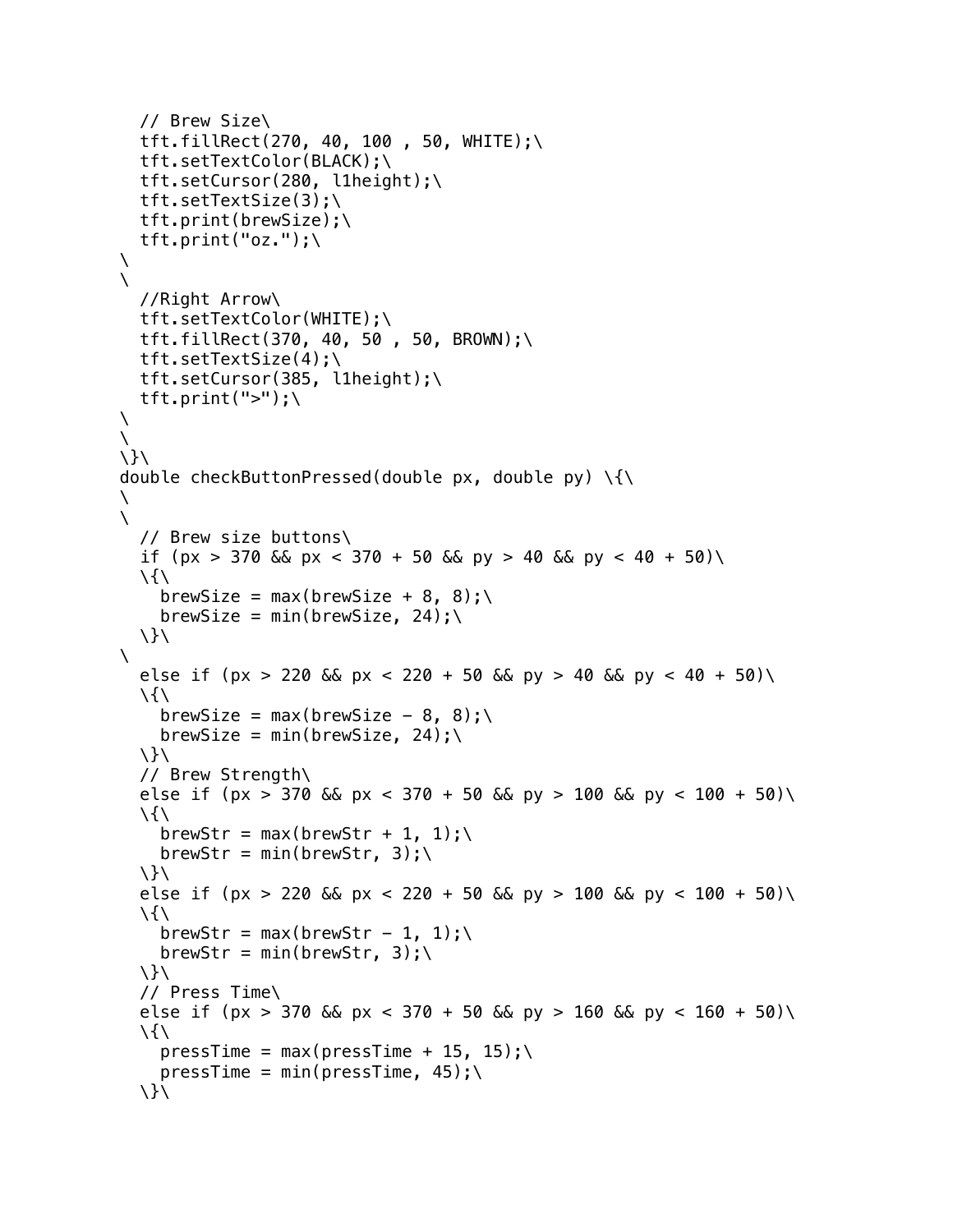```
else if (px > 220 && px < 220 + 50 && py > 160 && py < 160 + 50)\
  \setminuspressTime = max(pressTime - 15, 15);\
    pressTime = min(pressTime, 45);\setminus // Start\
  else if (px > 140 && px < 140 + 200 && py > 240 && py < 240 + 50)\
  \langle \ranglemachineState = 'H';\ tft.fillScreen(WHITE);\
    \lambdaif (brewStr == 1))
       numOfSteps = 7; \else if (brewStr == 2))
       numOfSteps = 10; \else if (brewStr == 3))
       numOfSteps = 14; \\lambdaif (brewSize == 8))
       pumpVal = 5*1000; \setminuselse if (brewSize == 16))
       numOfSteps = 15*1000; \else if (brewSize == 24))
       numOfSteps = 25*1000; \\lambda\lambda\lambdadelay(200);\
   return px;\
\setminus\setminus\lambdavoid checkOk(double px, double py) \{\{\}if (px > 140 && px < 140 + 200 && py > 240 && py < 240 + 50)\
  \langle \ranglemachineState = 'S':\setminus tft.fillScreen(WHITE);\
   \}\
\lambdadelay(200);\
\}\
\setminus//Heater 
Functions---
--\backslashvoid heatWater()\
\setminus //digitalWrite(heater, HIGH); \
  waterTemp = getTemp();\
   pinMode(heater, OUTPUT);\
```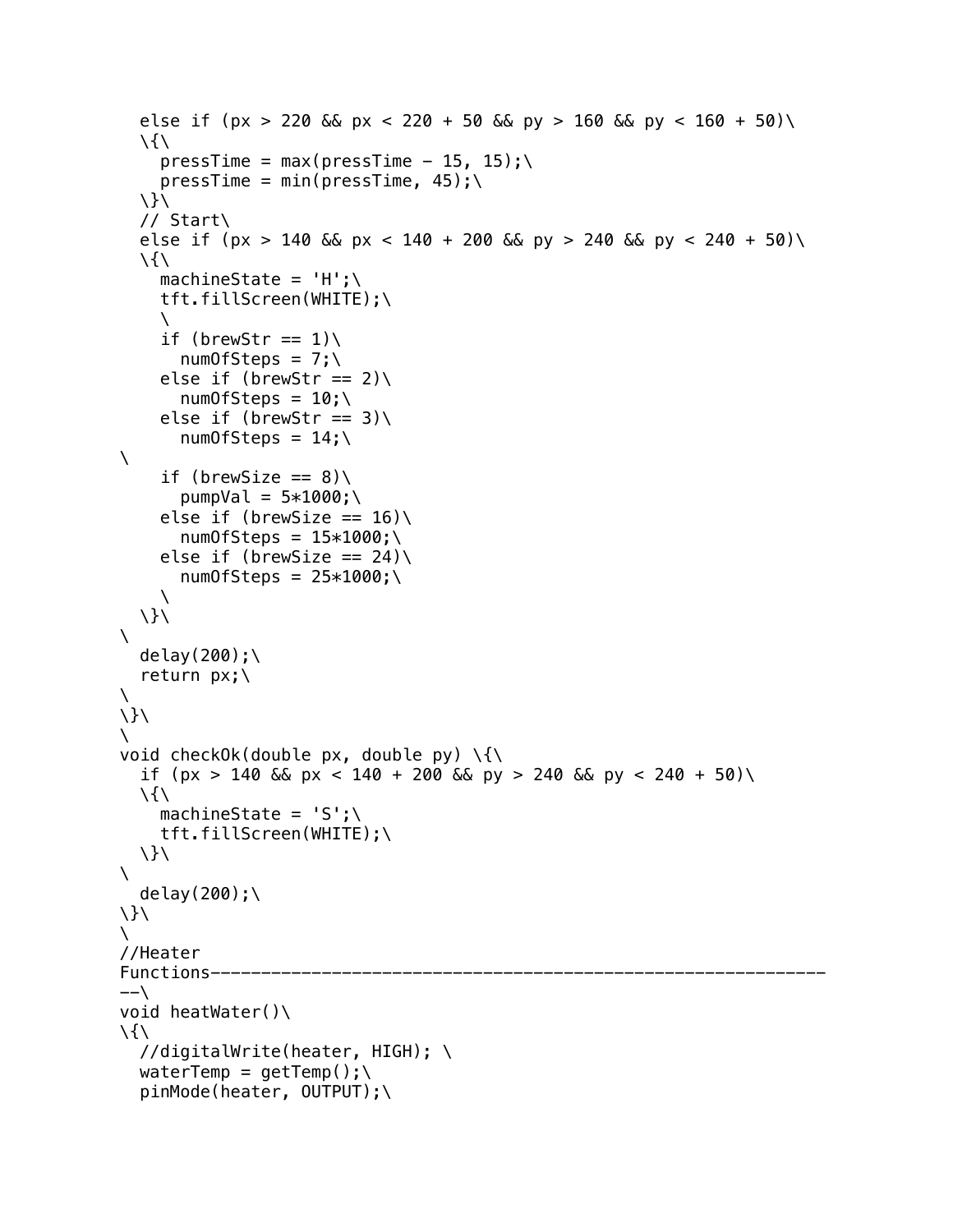```
 Serial.print(waterTemp);\
  if (waterTemp >= desiredTemp)\
  \langle \ranglemachineState = 'G'; //changes state\
      digitalWrite(heater, LOW); //turns heater OFF\
      //tft.fillScreen(WHITE);\
  \setminus}
\setminus\lambda else\
  \langle \rangle digitalWrite(heater, HIGH); //turns heater ON\
      //tft.setTextColor(BLACK);\
      //tft.setTextSize(3);\
      //tft.setCursor(70, 170);\
      //tft.print("Current Temp: ");\
      //tft.print(waterTemp);\
    //tft.print(" C");\
   \}\
\setminus\setminus\setminus\setminus\lambdafloat getTemp() \setminus \{\setminus\}\lambdabyte i:\Upsilonbyte present = 0; \ byte type_s;\
  byte data[12];
  byte addr[8];\
  float celsius, fahrenheit, heaterCutTemp = 95;
\lambdaif ( !ds.\,search(addr) ) \{\
      //Serial.println("No more addresses.");\
      // Serial.println();\
     ds.reset_search();\
     delay(250);\
      return;\
  \setminus}
\lambda\lambdaif (OneWire::crc8(addr, 7) != addr[7]) \setminus {\{\}}Serial.println("CRC is not valid!");\
      return;\
  \setminus}
   //Serial.println();\
\lambda // the first ROM byte indicates which chip\
  switch (addr[0]) \setminus \set
```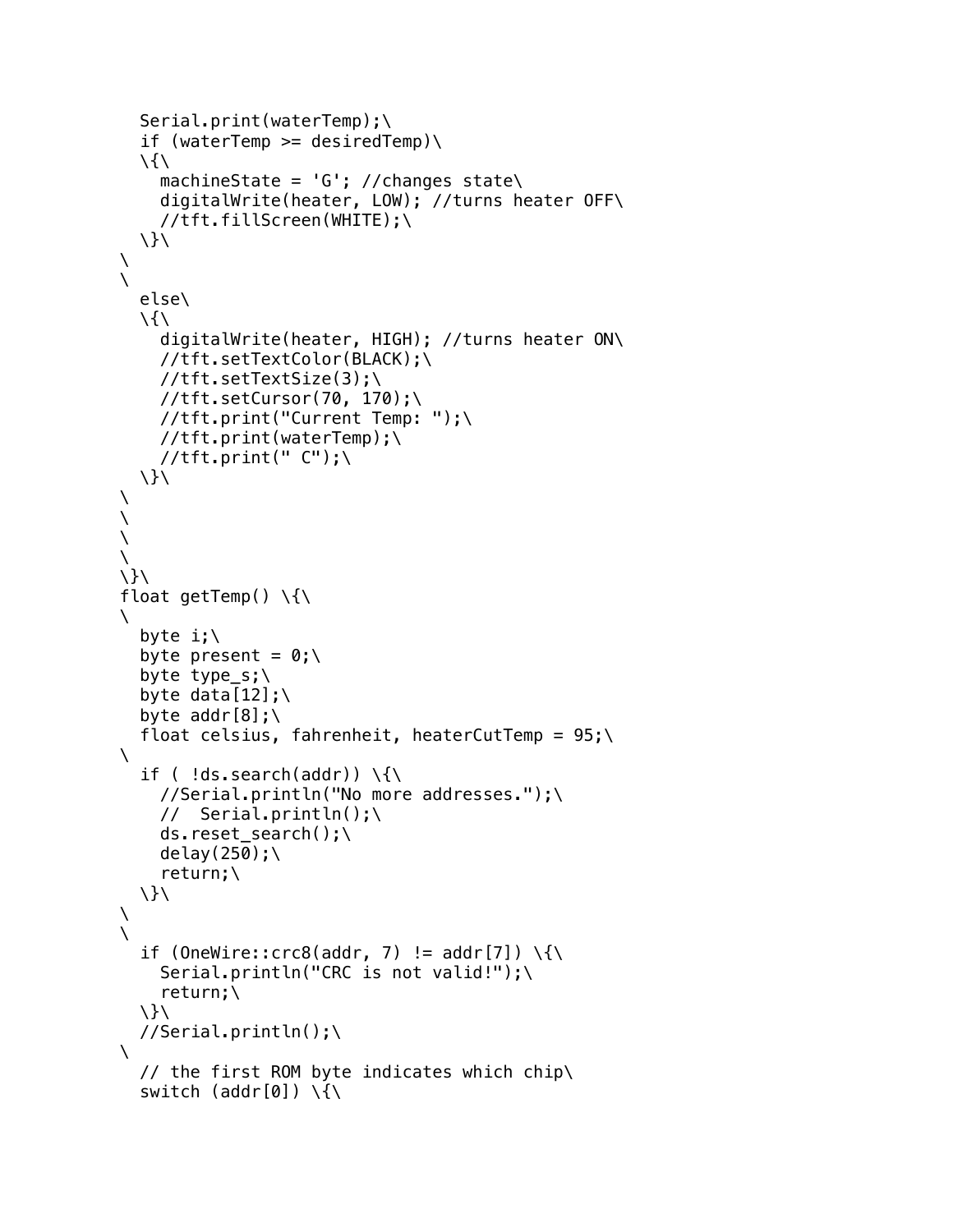```
case 0 \times 10:
      //Serial.println(" Chip = D518520"); // or old DS1820\type s = 1;
       break;\
    case 0x28://Serial.println(" Chip = DS18B20");
       type_s = 0;\
       break;\
    case 0x22:\//Serial.println(" Chip = DS1822");
      type s = 0:
       break;\
     default:\
       Serial.println("Device is not a DS18x20 family device.");\
       return;\
  \setminus}
\lambdads.reset();\
  ds.\text{select}(\text{addr});\setminus ds.write(0x44); // start conversion, use ds.write(0x44,1) 
with parasite power on at the end\
\lambdadelay(750); \frac{1}{10} maybe 750ms is enough, maybe not
   // we might do a ds.depower() here, but the reset will take care of 
it.\
\setminuspresent = ds.reset():\
   ds.select(addr);\
   ds.write(0xBE); // Read Scratchpad\
\lambdafor ( i = 0; i < 9; i++) \{ // we need 9 bytes\
    data[i] = ds.read():
   \}\
  Serial.println();\
\lambda // Convert the data to actual temperature\
  // because the result is a 16 bit signed integer, it should
   // be stored to an "int16_t" type, which is always 16 bits\
   // even when compiled on a 32 bit processor.\
  int16 t raw = (data[1] << 8) | data[0];\
  if (type s) \{\{\}raw = raw << 3; // 9 bit resolution default\
    if (data[7] == 0 \times 10) \{\
       // "count remain" gives full 12 bit resolution\
      raw = (raw & 0xFFF0) + 12 - data[6];\
    \setminus \} else \{\
    byte cfg = (data[4] \& 0 \times 60);
     // at lower res, the low bits are undefined, so let's zero them\
    if (cfg == 0 \times 00) raw = raw & \sim7; // 9 bit resolution, 93.75 ms\
```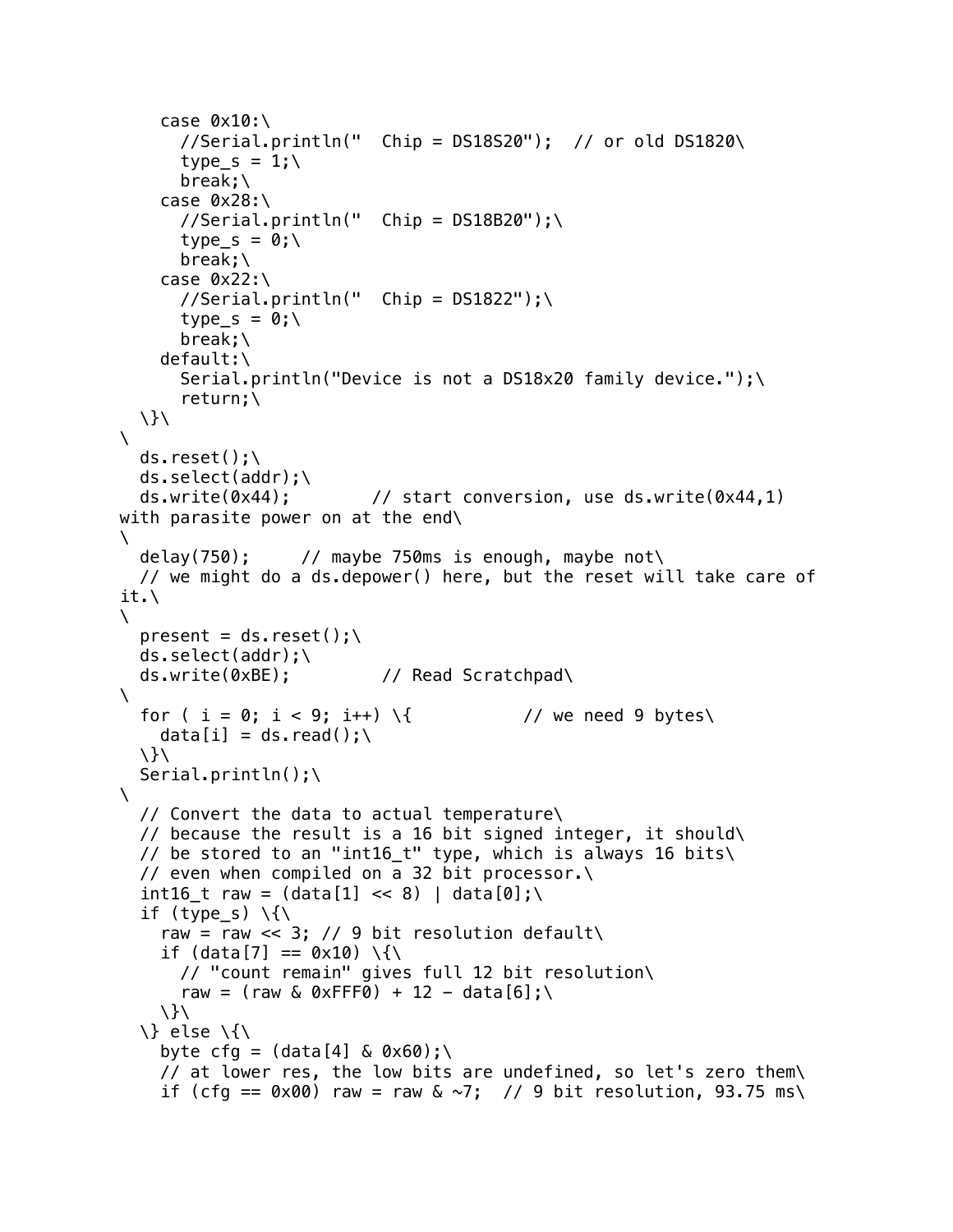```
else if (cfg == 0 \times 20) raw = raw & \sim 3; // 10 bit res, 187.5 ms\
    else if (cfg == 0x40) raw = raw \& \sim 1; // 11 bit res, 375 ms\
     //// default is 12 bit resolution, 750 ms conversion time\
  \setminuscelsius = (float)raw / 16.0;
   Serial.print(celsius);\
   return celsius;\
\
\}\
\
\setminus\setminus\
//Grounds & pump 
Functions-------------------------------------------------------------
                ---------------------------------------------------------\
\setminusvoid dispenseGroundsandWater() \{\
\lambda pinMode(pump,OUTPUT);\
   pinMode(dispensor, OUTPUT);\
   pinMode(vibrator, OUTPUT);\
\lambdaif (pressStrength == 1))
    numOfSteps = 6 + 2 * (servingSize/2);else if (pressStrength == 2))
    numOfSteps = 7 + 2 * (servingSize/2); \n\else if (pressStrength == 3))
    numOfSteps = 9 + 2 * (servingSize/2); \n\\lambda\setminusfor (int i = 0; i < numOfSteps; i++)
  \setminusdigitalWrite(dispensor, HIGH);\
    digitalWrite(pump, HIGH);\
    delay(5000);\
    digitalWrite(pump, LOW);\
    delay(1000);\
    digitalWrite(dispensor, LOW);\
    digitalWrite(pump, LOW);\
    \setminusdigitalWrite(vibrator, HIGH);\
    delay(1200);\
    digitalWrite(vibrator, LOW);\
\lambda\setminus\lambdadigitalWrite(pump, LOW);\
  digitalWrite(dispensor, LOW);\
\setminus}
```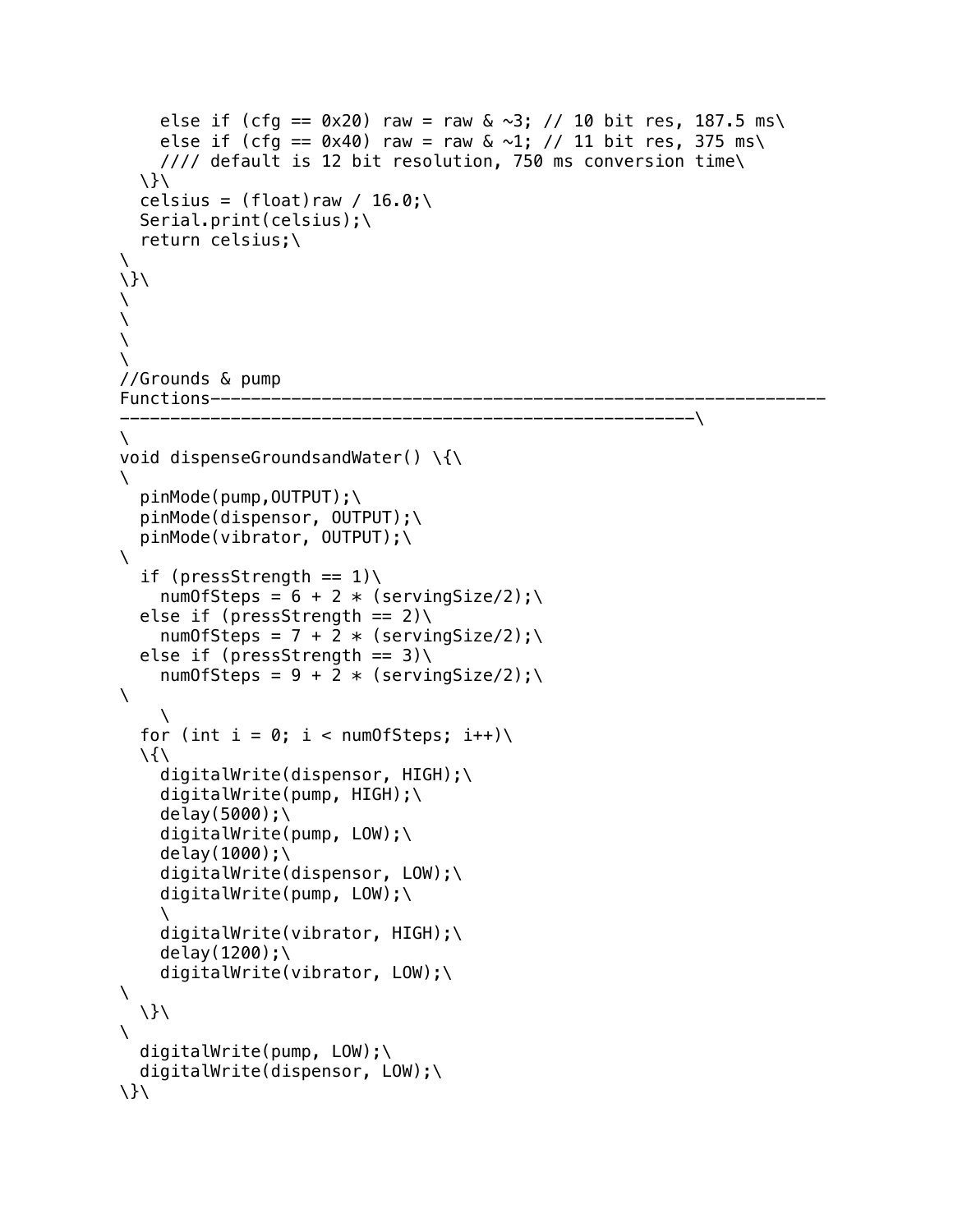```
\lambda\lambdavoid runPump() \setminus \{\setminus\}if (servingSize == 24))
     pumpVal = 5000; \setminuselse if (servingSize == 16)
     pumpVal = 12500; \setminuselse if (servingSize == 8))
     pumpVal = 20000; \setminus\lambdadigitalWrite(pump, HIGH);\
   delay(pumpVal);\
   digitalWrite(pump, LOW);\
\}\
\
\setminus\lambdavoid determineTime()\setminus\langle \rangle\frac{1}{1}...
\setminus\lambdavoid dispenseGrounds()\
\setminus //...\
\lambda\lambda\setminusvoid pumpWater()\
\langle \rangle //....\
\setminus// Press 
Functions-------
----------------------------------------------------------------------
----\&\lambdavoid pressCoffee() \setminus{\setminus pinMode(pressDir, OUTPUT);\
   pinMode(pressPull, OUTPUT);\
  int pressDistance = 0; \int holdPressTime = 0;\lambda\lambda Serial.println(pressTime);\
\setminusif (pressStrength == 3))
  \setminuspressDistance = 10; //9 inches pressed\
     holdPressTime = 90; // hold press for 120 seconds (2 minutes)\
  \setminus
```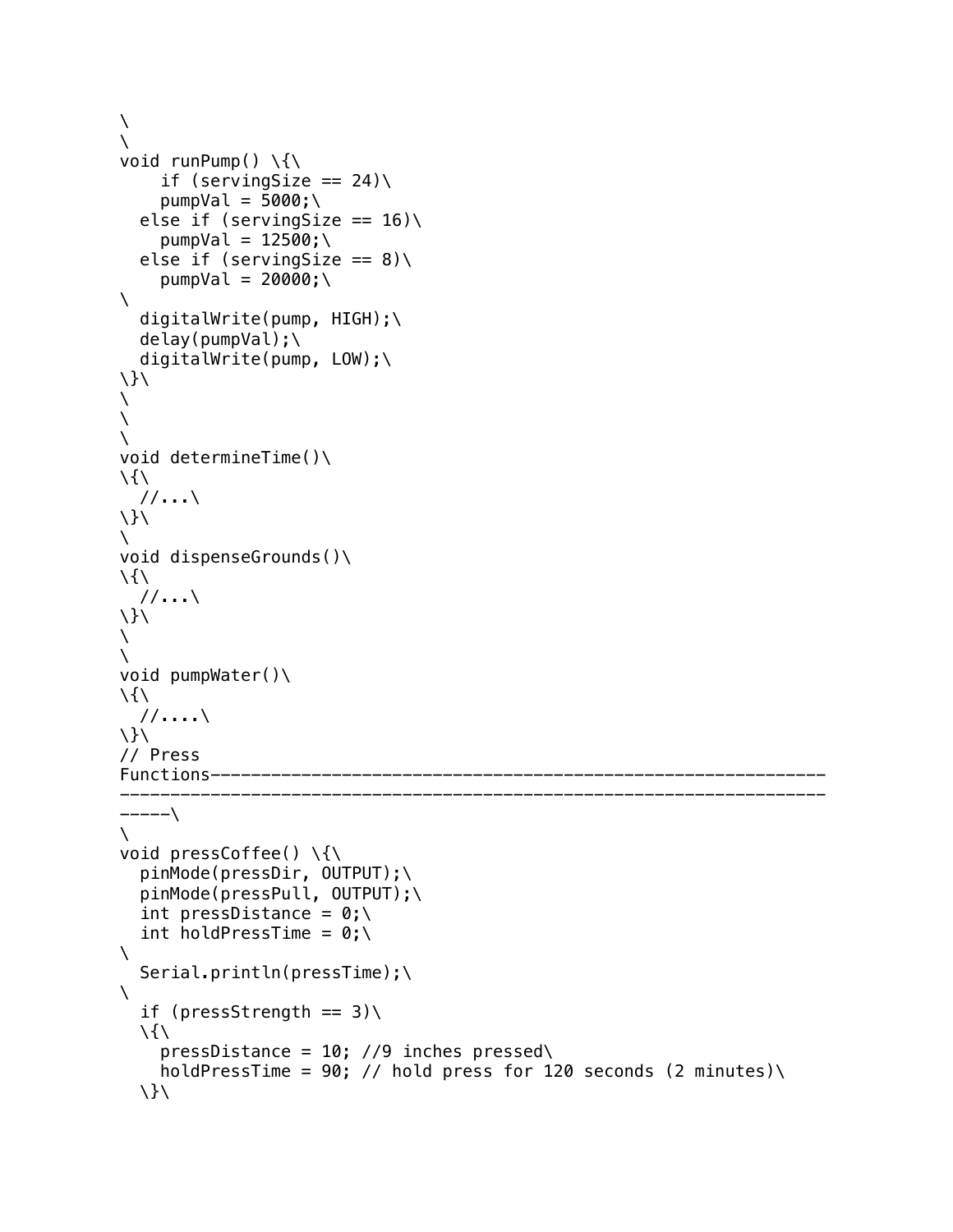```
else if (pressStrength == 2))
  \setminuspressDistance = 9.5; // 8.5 inches pressed\
    holdPressTime = 60; // hold press for 100 seconds (1 minute 40
seconds)\
   \}\
\lambdaelse if (pressStrength == 1))
  \langle \ranglepressDistance = 9; // 8 inches pressed\
     holdPressTime = 45; // hold press for 90 seconds (1 minute 30 
seconds)\
  \setminus\setminus float dpr = .31496; //(distance per revolution) linear distance 
(inches) press travelled per one full rotation\
   int spr = 400; //(steps per revolution) number of steps per one full 
rotation of stepper motor (step angle 0.9 deg)\
  int numOfSteps = (int) (pressDistance / dpr) * spr;\
\lambdaint pressSpeed = 1 / 2; // inches travelled per second\
  int stepLength = (int) dpr * 1000000 / (2 * spr * pressSpeed); //
time length of each step\
\lambda\lambdanumOfSteps = 27000; \stepLength = 400;
\lambdaSerial.println("Pressing coffee");\
  Serial.print("numOfSteps: ");\
   Serial.println(numOfSteps);\
     Serial.print("stepLength: ");\
   Serial.println(stepLength);\
\lambda\lambda // Press down coffee in carafe\
  digitalWrite(pressDir, LOW);\
  for (int i = 0; i < numOfSteps; i++)\
  \langle \rangle digitalWrite(pressPull, HIGH);\
     delayMicroseconds(stepLength);\
    digitalWrite(pressPull, LOW);\
     delayMicroseconds(stepLength);\
    //Serial.println(i);\
  \lambda\lambda // Hold press position for time length specified by"holdPressTime"\
  delay(holdPressTime * 1000);\
\lambda //Retract press from carafe\
```